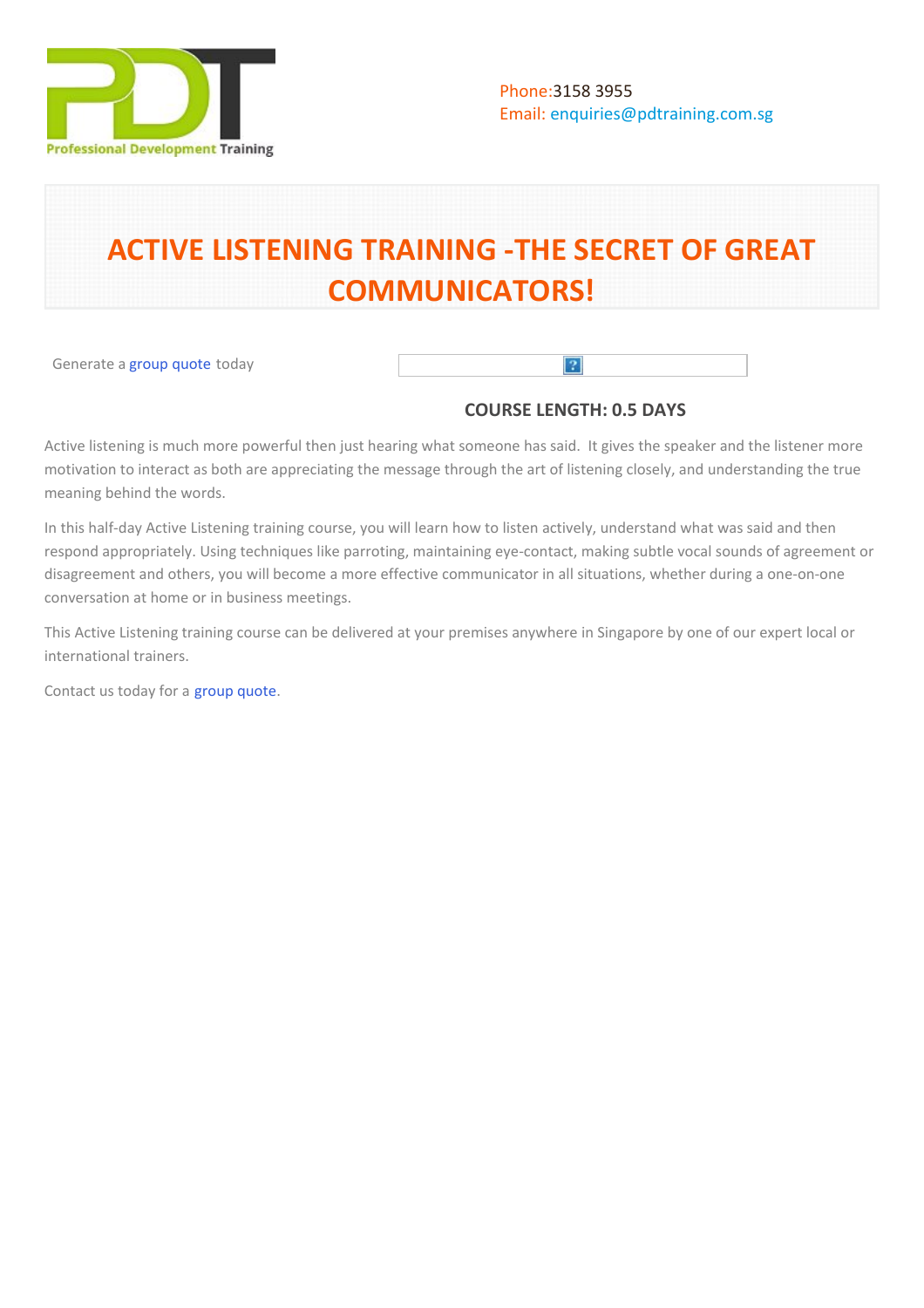## **ACTIVE LISTENING TRAINING -THE SECRET OF GREAT COMMUNICATORS! COURSE OUTLINE**

## **FOREWORD**

Hearing and listening are two different skills and active listening is the key to effective communication. If you want to enhance your active listening skills, enrolling in an Active Listening training course is an ideal way to improve your ability to communicate professionally. Listening actively involves paying full attention to the one talking, listening between the lines, observing nonverbal communication cues and asking the right questions.

Effective listening is actively absorbing the information given to you by a speaker, showing that you are listening and interested and providing feedback to the speaker so that he or she knows the message was received as intended.

This fun and interactive **Active Listening Skills Training Program** will provide practical skills and knowledge that will help you transform your personal and professional interactions and lead to more rewarding and meaningful forms of communication.

## **OUTCOMES**

## **In this course participants will:**

- **Engage more effectively through actively listening**
- Understand the difference between 'hearing' and 'listening'
- **Learn the techniques to listen actively**
- Increase their awareness of communication behaviors
- **Inderstand how emotions affect their ability to listen**
- Learn to paraphrase and restate for clarification
- $\blacktriangleright$  Be able to manage and encourage constructive collaboration

## **MODULES**

#### Lesson 1: Getting Started

- Pre-Assignment Review
- **Workshop Objectives**
- Action Plans

## Lesson 3: What Affects Listening?

- What Affects Listening?
- Things That Prevent Us From Listening
- $\blacktriangleright$  Listen Really Listen Using Minimal Encouragers
- ▶ Why Use Minimal Encouragers? E)

#### Lesson 2: How Well Do You Actively Listen?

Group Activity

## Lesson 4: Determine Your Communication Behaviours

- The Process
- Step 1: Identify your CHOI
- Step 2: Begin Your Personal Communication Evolution (C E)
- Personality Types and Their Communication Tendencies